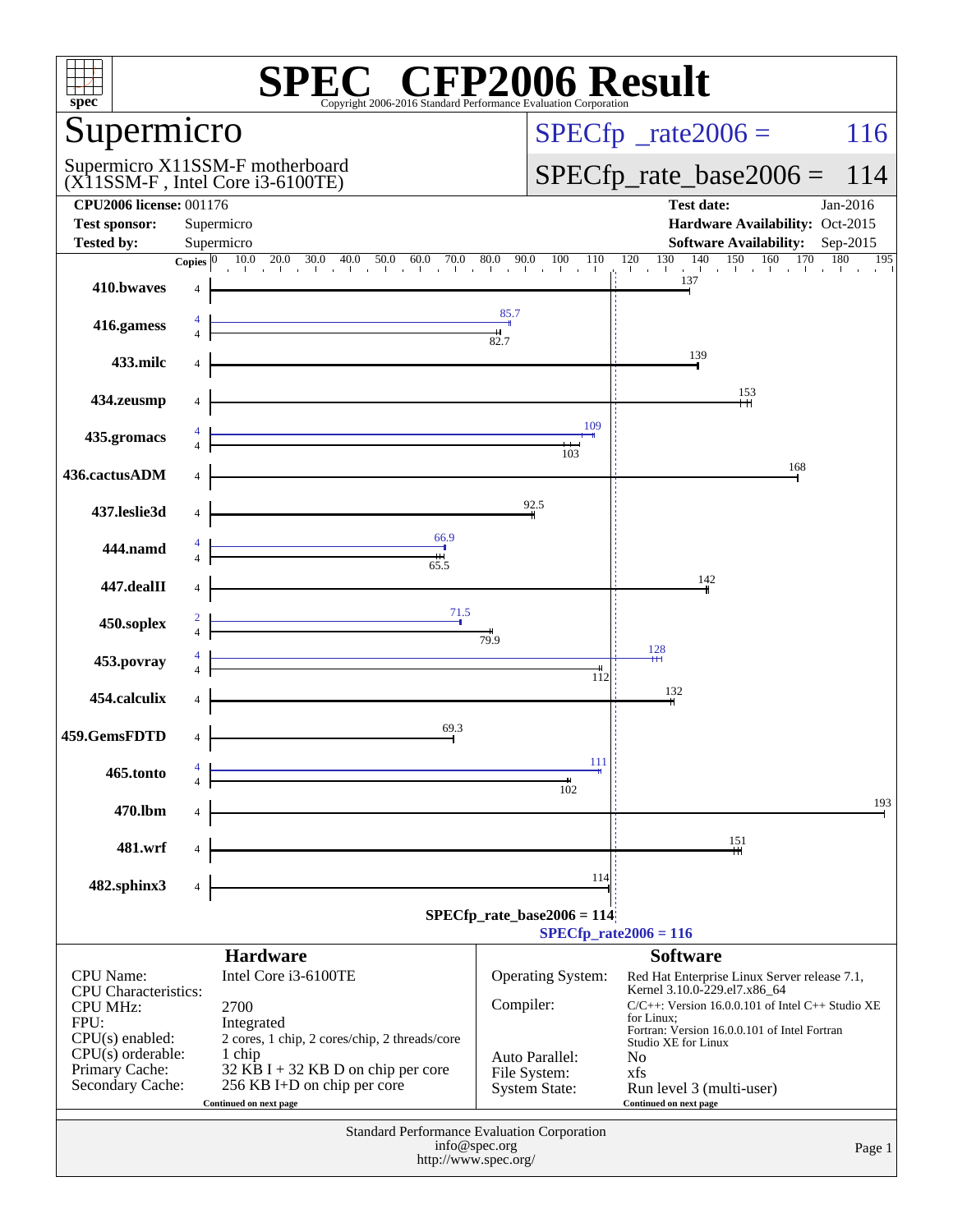

## Supermicro

(X11SSM-F , Intel Core i3-6100TE) Supermicro X11SSM-F motherboard  $SPECTp_rate2006 = 116$ 

#### [SPECfp\\_rate\\_base2006 =](http://www.spec.org/auto/cpu2006/Docs/result-fields.html#SPECfpratebase2006) 114

| <b>CPU2006 license: 001176</b> |                                     |                                 | <b>Test date:</b><br>$Jan-2016$             |
|--------------------------------|-------------------------------------|---------------------------------|---------------------------------------------|
| <b>Test sponsor:</b>           | Supermicro                          | Hardware Availability: Oct-2015 |                                             |
| <b>Tested by:</b>              | Supermicro                          |                                 | <b>Software Availability:</b><br>$Sep-2015$ |
| L3 Cache:                      | $4 \text{ MB I+D}$ on chip per chip | <b>Base Pointers:</b>           | $32/64$ -bit                                |
| Other Cache:                   | None                                | Peak Pointers:                  | $32/64$ -bit                                |
| Memory:                        | 32 GB (4 x 8 GB 2Rx8 PC4-2133P-E)   | Other Software:                 | None                                        |
| Disk Subsystem:                | 1 x 200 GB SATA III SSD             |                                 |                                             |
| Other Hardware:                | None                                |                                 |                                             |

| <b>Copies</b> | <b>Seconds</b><br>397 | Ratio      | <b>Base</b><br><b>Seconds</b> |                                        |                |                              |                            |                              |              |                |                        |                |                              |
|---------------|-----------------------|------------|-------------------------------|----------------------------------------|----------------|------------------------------|----------------------------|------------------------------|--------------|----------------|------------------------|----------------|------------------------------|
|               |                       |            |                               |                                        |                |                              | <b>Peak</b>                |                              |              |                |                        |                |                              |
|               |                       |            |                               | Ratio                                  | <b>Seconds</b> | <b>Ratio</b>                 | <b>Copies</b>              | <b>Seconds</b>               | <b>Ratio</b> | <b>Seconds</b> | <b>Ratio</b>           | <b>Seconds</b> | <b>Ratio</b>                 |
|               |                       | 137        | 397                           | 137                                    | 397            | 137                          |                            | 397                          | 137          | 397            | 137                    | 397            | 137                          |
|               | 957                   | 81.8       | 943                           | 83.0                                   | 947            | 82.7                         |                            | 914                          | 85.7         | 913            | 85.8                   | 919            | 85.2                         |
| Δ             | 264                   | 139        | 263                           | 139                                    | 263            | 139                          | 4                          | 264                          | 139          | 263            | 139                    | 263            | 139                          |
| 4             | 237                   | 153        | 240                           | 151                                    | 236            | 155                          | 4                          | 237                          | 153          | 240            | 151                    | 236            | 155                          |
| 4             | 283                   | 101        | 271                           | 105                                    | 277            | 103                          |                            | 261                          | 109          | 269            | 106                    | 260            | 110                          |
|               | 285                   | 168        | 285                           | 168                                    | 285            | 168                          |                            | 285                          | 168          | 285            | 168                    | 285            | <u>168</u>                   |
|               | 406                   |            | 406                           |                                        | 409            |                              |                            | 406                          | 92.6         | 406            |                        | 409            | 91.9                         |
|               | 497                   |            | 480                           |                                        | 490            |                              |                            | 477                          | 67.3         | 479            |                        | 481            | 66.7                         |
|               | 323                   | 142        | 323                           | 142                                    | 321            | 142                          | Δ                          | 323                          | 142          | 323            | 142                    | 321            | 142                          |
| 4             | 414                   |            | 418                           |                                        | 418            |                              | $\overline{2}$             | 233                          | 71.7         | 233            |                        | 234            | 71.3                         |
| 4             | 190                   | 112        | 190                           | 112                                    | 192            | 111                          | 4                          | 165                          | 129          | 168            | 126                    | 167            | <u>128</u>                   |
|               | 249                   | 133        | 249                           | 132                                    | 251            | 131                          |                            | 249                          | 133          | 249            | <u>132</u>             | 251            | 131                          |
|               | 613                   |            | 610                           |                                        | 613            |                              |                            | 613                          | 69.3         | 610            |                        | 613            | 69.3                         |
|               | 383                   | 103        | 386                           | 102                                    | 385            | 102                          |                            | 355                          | 111          | 353            | 112                    | 355            | <u>111</u>                   |
|               | 285                   | 193        | 285                           | 193                                    | 285            | 193                          |                            | 285                          | 193          | 285            | 193                    | 285            | <u>193</u>                   |
|               | 295                   | 152        | 296                           | 151                                    | 299            | 149                          |                            | 295                          | 152          | 296            | 151                    | 299            | 149                          |
| 4             | 685                   | 114        | 685                           | 114                                    | 686            | 114                          |                            | 685                          | 114          | 685            | 114                    | 686            | 114                          |
|               |                       | 1.11<br>14 |                               | 92.6<br>64.5<br>80.6<br>69.3<br>1.1111 | $1.3 - 1.41$   | 92.5<br>66.8<br>79.8<br>69.5 | $\mathbf{D}$ $\mathbf{11}$ | 91.9<br>65.5<br>79.9<br>69.3 | 11.11        | 11.141         | $\mathbf{1}^{\bullet}$ |                | 92.5<br>66.9<br>71.5<br>69.5 |

Results appear in the [order in which they were run.](http://www.spec.org/auto/cpu2006/Docs/result-fields.html#RunOrder) Bold underlined text [indicates a median measurement.](http://www.spec.org/auto/cpu2006/Docs/result-fields.html#Median)

#### **[Submit Notes](http://www.spec.org/auto/cpu2006/Docs/result-fields.html#SubmitNotes)**

 The taskset mechanism was used to bind copies to processors. The config file option 'submit' was used to generate taskset commands to bind each copy to a specific processor. For details, please see the config file.

#### **[Operating System Notes](http://www.spec.org/auto/cpu2006/Docs/result-fields.html#OperatingSystemNotes)**

Stack size set to unlimited using "ulimit -s unlimited"

#### **[Platform Notes](http://www.spec.org/auto/cpu2006/Docs/result-fields.html#PlatformNotes)**

 As tested, the system used a Supermicro CSE-113MFAC2-R606CB chassis. The chassis is configured with 2 PWS-606P-1R redundant power supply, 1 SNK-0046P heatsink, as well as 4 FAN-0154L4 middle cooling fan.

Continued on next page

Standard Performance Evaluation Corporation [info@spec.org](mailto:info@spec.org) <http://www.spec.org/>

Page 2

**[Results Table](http://www.spec.org/auto/cpu2006/Docs/result-fields.html#ResultsTable)**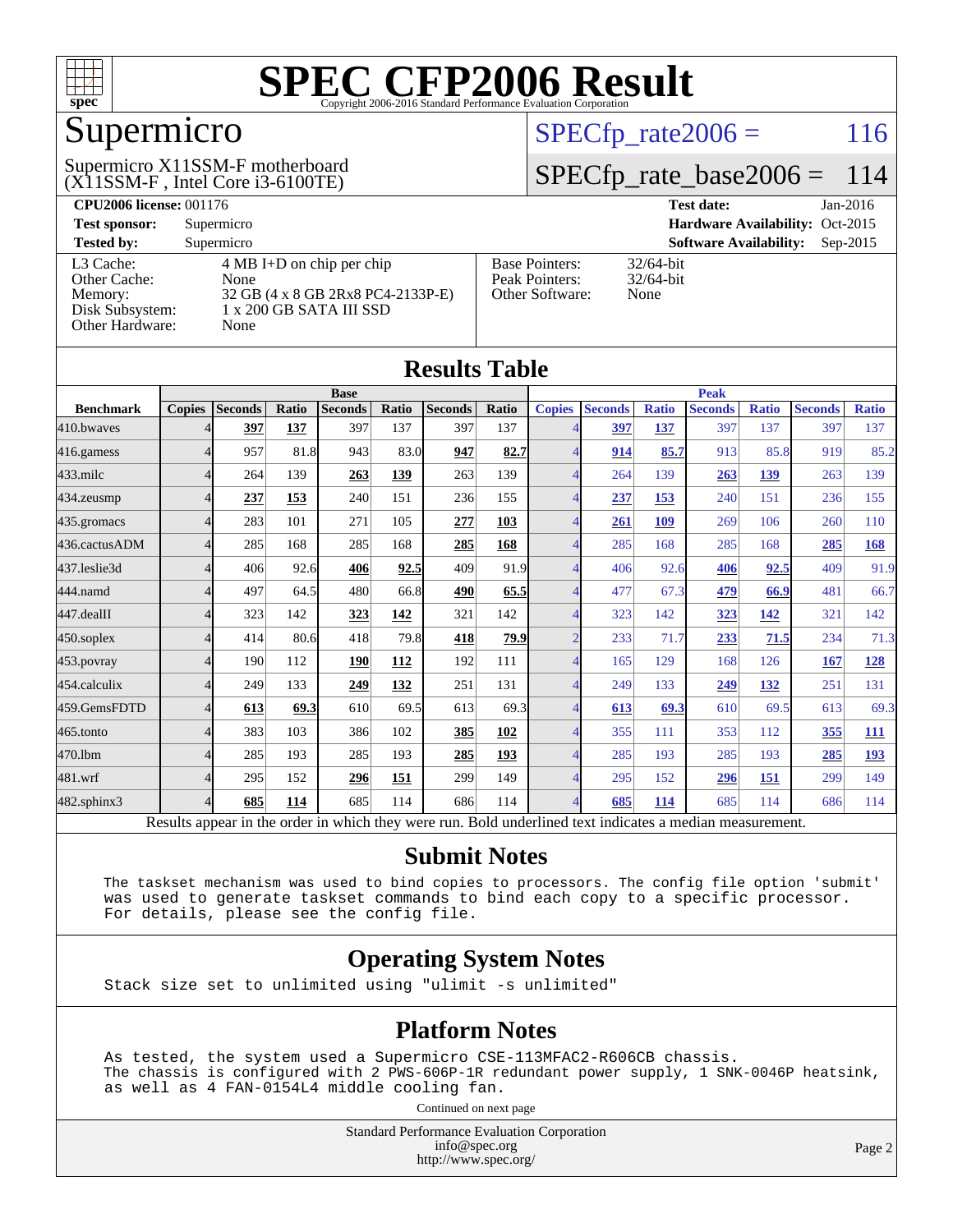

#### Supermicro

 $SPECTp_rate2006 = 116$ 

(X11SSM-F , Intel Core i3-6100TE) Supermicro X11SSM-F motherboard

[SPECfp\\_rate\\_base2006 =](http://www.spec.org/auto/cpu2006/Docs/result-fields.html#SPECfpratebase2006) 114

**[CPU2006 license:](http://www.spec.org/auto/cpu2006/Docs/result-fields.html#CPU2006license)** 001176 **[Test date:](http://www.spec.org/auto/cpu2006/Docs/result-fields.html#Testdate)** Jan-2016 **[Test sponsor:](http://www.spec.org/auto/cpu2006/Docs/result-fields.html#Testsponsor)** Supermicro Supermicro **[Hardware Availability:](http://www.spec.org/auto/cpu2006/Docs/result-fields.html#HardwareAvailability)** Oct-2015 **[Tested by:](http://www.spec.org/auto/cpu2006/Docs/result-fields.html#Testedby)** Supermicro **Supermicro [Software Availability:](http://www.spec.org/auto/cpu2006/Docs/result-fields.html#SoftwareAvailability)** Sep-2015

#### **[Platform Notes \(Continued\)](http://www.spec.org/auto/cpu2006/Docs/result-fields.html#PlatformNotes)**

Standard Performance Evaluation Corporation [info@spec.org](mailto:info@spec.org) <http://www.spec.org/> Page 3 Sysinfo program /usr/cpu2006/config/sysinfo.rev6914 \$Rev: 6914 \$ \$Date:: 2014-06-25 #\$ e3fbb8667b5a285932ceab81e28219e1 running on X11SSM-01 Wed Jan 6 10:43:35 2016 This section contains SUT (System Under Test) info as seen by some common utilities. To remove or add to this section, see: <http://www.spec.org/cpu2006/Docs/config.html#sysinfo> From /proc/cpuinfo model name : Intel(R) Core(TM) i3-6100TE CPU @ 2.70GHz 1 "physical id"s (chips) 4 "processors" cores, siblings (Caution: counting these is hw and system dependent. The following excerpts from /proc/cpuinfo might not be reliable. Use with caution.) cpu cores : 2 siblings : 4 physical 0: cores 0 1 cache size : 4096 KB From /proc/meminfo MemTotal: 32769044 kB HugePages\_Total: 0 Hugepagesize: 2048 kB From /etc/\*release\* /etc/\*version\* os-release: NAME="Red Hat Enterprise Linux Server" VERSION="7.1 (Maipo)" ID="rhel" ID\_LIKE="fedora" VERSION\_ID="7.1" PRETTY\_NAME="Red Hat Enterprise Linux Server 7.1 (Maipo)" ANSI\_COLOR="0;31" CPE\_NAME="cpe:/o:redhat:enterprise\_linux:7.1:GA:server" redhat-release: Red Hat Enterprise Linux Server release 7.1 (Maipo) system-release: Red Hat Enterprise Linux Server release 7.1 (Maipo) system-release-cpe: cpe:/o:redhat:enterprise\_linux:7.1:ga:server uname -a: Linux X11SSM-01 3.10.0-229.el7.x86\_64 #1 SMP Thu Jan 29 18:37:38 EST 2015 x86\_64 x86\_64 x86\_64 GNU/Linux run-level 3 Jan 5 19:36 SPEC is set to: /usr/cpu2006<br>Filesystem Type Size Filesystem Type Size Used Avail Use% Mounted on<br>/dev/sda2 xfs 183G 30G 153G 17% / /dev/sda2 xfs 183G 30G 153G 17% / Additional information from dmidecode: Warning: Use caution when you interpret this section. The 'dmidecode' program reads system data which is "intended to allow hardware to be accurately Continued on next page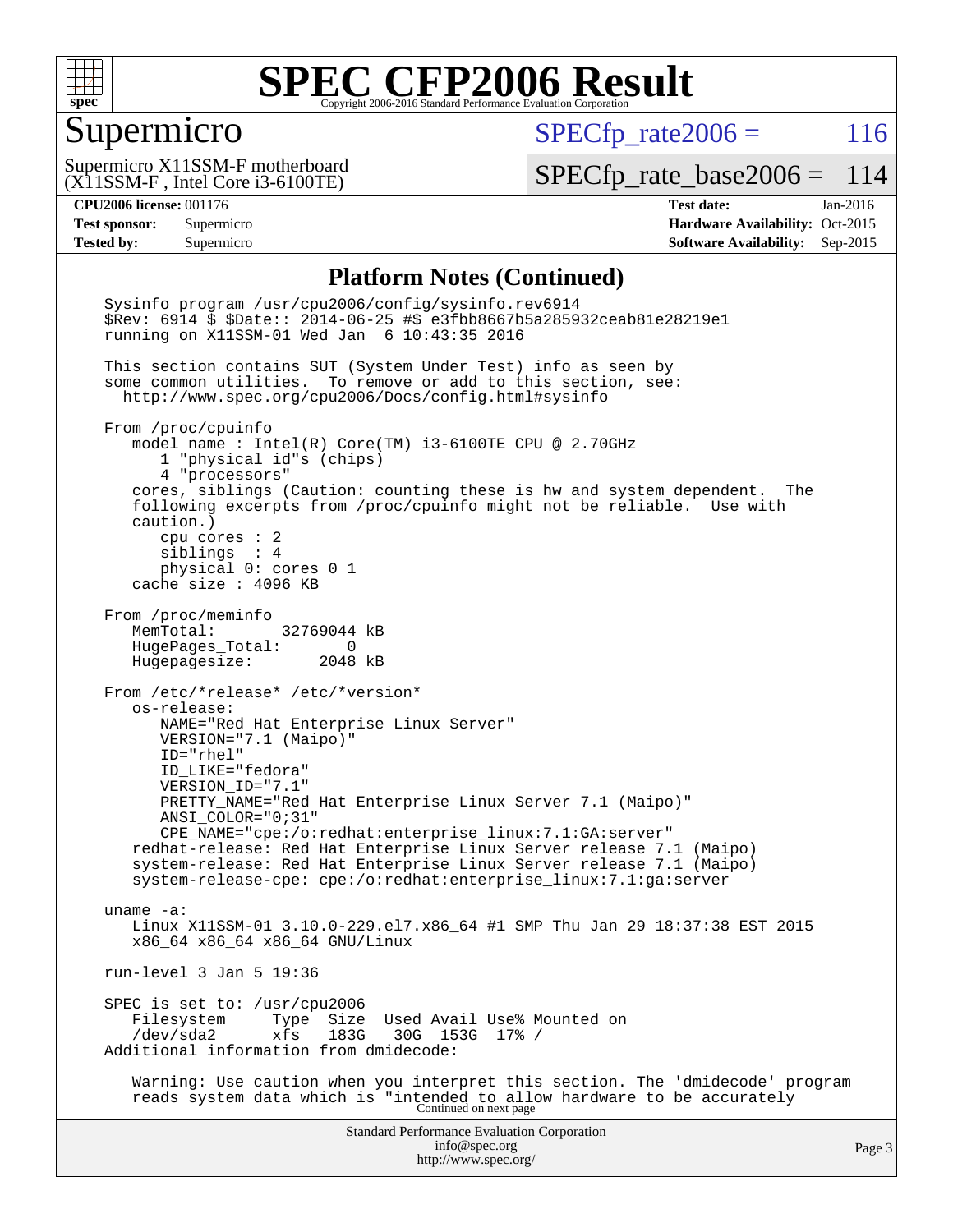

#### Supermicro

 $SPECTp\_rate2006 = 116$ 

(X11SSM-F , Intel Core i3-6100TE) Supermicro X11SSM-F motherboard

[SPECfp\\_rate\\_base2006 =](http://www.spec.org/auto/cpu2006/Docs/result-fields.html#SPECfpratebase2006) 114

**[CPU2006 license:](http://www.spec.org/auto/cpu2006/Docs/result-fields.html#CPU2006license)** 001176 **[Test date:](http://www.spec.org/auto/cpu2006/Docs/result-fields.html#Testdate)** Jan-2016

**[Test sponsor:](http://www.spec.org/auto/cpu2006/Docs/result-fields.html#Testsponsor)** Supermicro Supermicro **[Hardware Availability:](http://www.spec.org/auto/cpu2006/Docs/result-fields.html#HardwareAvailability)** Oct-2015 **[Tested by:](http://www.spec.org/auto/cpu2006/Docs/result-fields.html#Testedby)** Supermicro **Supermicro [Software Availability:](http://www.spec.org/auto/cpu2006/Docs/result-fields.html#SoftwareAvailability)** Sep-2015

#### **[Platform Notes \(Continued\)](http://www.spec.org/auto/cpu2006/Docs/result-fields.html#PlatformNotes)**

 determined", but the intent may not be met, as there are frequent changes to hardware, firmware, and the "DMTF SMBIOS" standard.

 BIOS American Megatrends Inc. 1.0b 12/29/2015 Memory: 4x Micron 18ASF1G72AZ-2G1A1 8 GB 2 rank 2133 MHz

(End of data from sysinfo program)

#### **[General Notes](http://www.spec.org/auto/cpu2006/Docs/result-fields.html#GeneralNotes)**

Environment variables set by runspec before the start of the run: LD LIBRARY PATH = "/usr/cpu2006/libs/32:/usr/cpu2006/libs/64:/usr/cpu2006/sh"

 Binaries compiled on a system with 1x Intel Core i5-4670K CPU + 32GB memory using RedHat EL 7.1 Transparent Huge Pages enabled with: echo always > /sys/kernel/mm/transparent\_hugepage/enabled

**[Base Compiler Invocation](http://www.spec.org/auto/cpu2006/Docs/result-fields.html#BaseCompilerInvocation)**

[C benchmarks](http://www.spec.org/auto/cpu2006/Docs/result-fields.html#Cbenchmarks):  $\frac{1}{2}$  cc  $-$  m64

[C++ benchmarks:](http://www.spec.org/auto/cpu2006/Docs/result-fields.html#CXXbenchmarks) [icpc -m64](http://www.spec.org/cpu2006/results/res2016q1/cpu2006-20160107-38621.flags.html#user_CXXbase_intel_icpc_64bit_bedb90c1146cab66620883ef4f41a67e)

[Fortran benchmarks](http://www.spec.org/auto/cpu2006/Docs/result-fields.html#Fortranbenchmarks): [ifort -m64](http://www.spec.org/cpu2006/results/res2016q1/cpu2006-20160107-38621.flags.html#user_FCbase_intel_ifort_64bit_ee9d0fb25645d0210d97eb0527dcc06e)

[Benchmarks using both Fortran and C](http://www.spec.org/auto/cpu2006/Docs/result-fields.html#BenchmarksusingbothFortranandC): [icc -m64](http://www.spec.org/cpu2006/results/res2016q1/cpu2006-20160107-38621.flags.html#user_CC_FCbase_intel_icc_64bit_0b7121f5ab7cfabee23d88897260401c) [ifort -m64](http://www.spec.org/cpu2006/results/res2016q1/cpu2006-20160107-38621.flags.html#user_CC_FCbase_intel_ifort_64bit_ee9d0fb25645d0210d97eb0527dcc06e)

#### **[Base Portability Flags](http://www.spec.org/auto/cpu2006/Docs/result-fields.html#BasePortabilityFlags)**

| 410.bwaves: - DSPEC CPU LP64                 |  |
|----------------------------------------------|--|
| 416.gamess: -DSPEC_CPU_LP64                  |  |
| 433.milc: -DSPEC CPU LP64                    |  |
| 434.zeusmp: -DSPEC_CPU_LP64                  |  |
| 435.gromacs: -DSPEC_CPU_LP64 -nofor_main     |  |
| 436.cactusADM: - DSPEC CPU LP64 - nofor main |  |
| 437.leslie3d: -DSPEC_CPU_LP64                |  |
| 444.namd: - DSPEC CPU LP64                   |  |
| 447.dealII: -DSPEC CPU LP64                  |  |
| 450.soplex: -DSPEC_CPU_LP64                  |  |
| 453.povray: -DSPEC CPU LP64                  |  |

Continued on next page

Standard Performance Evaluation Corporation [info@spec.org](mailto:info@spec.org) <http://www.spec.org/>

Page 4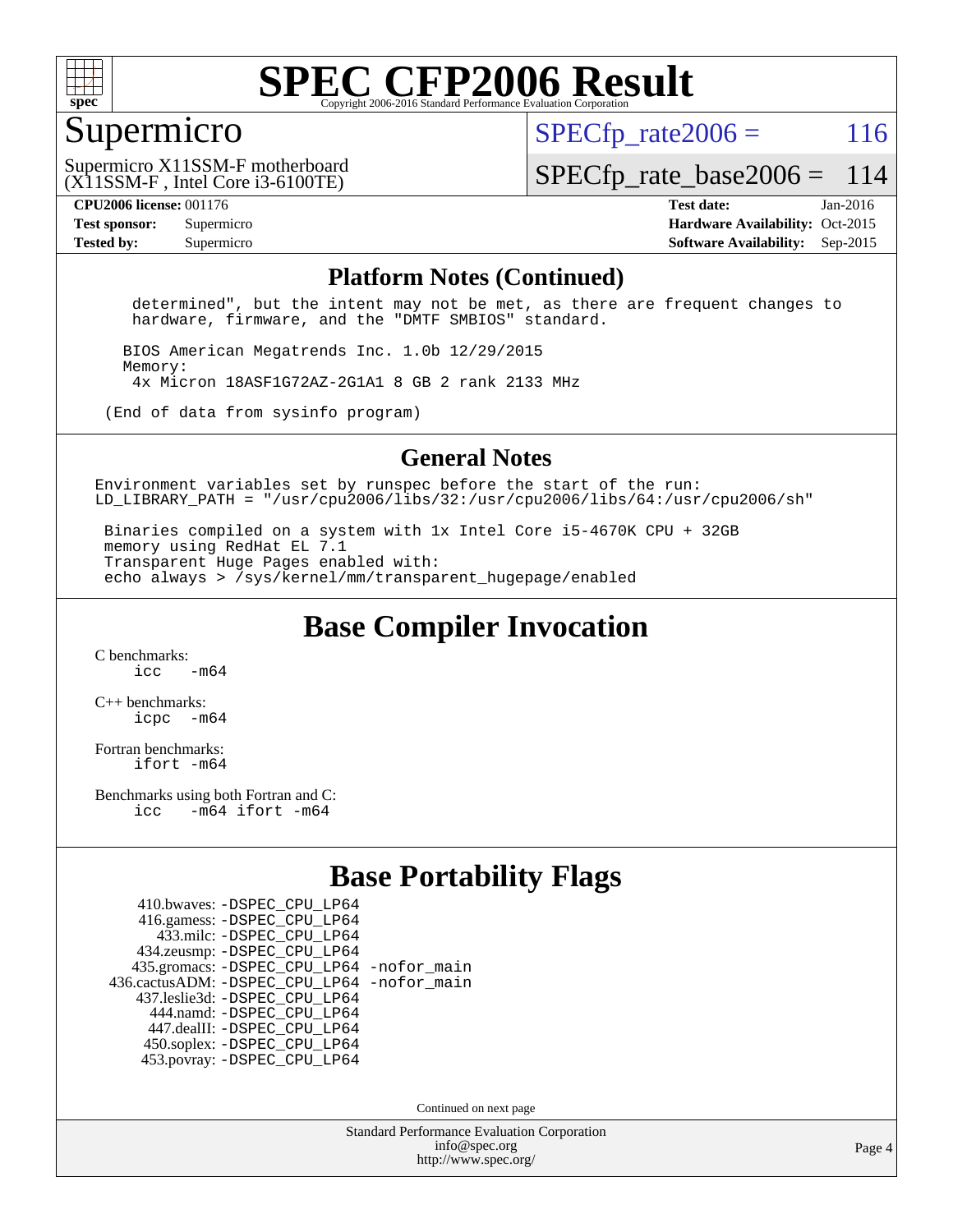

### Supermicro

 $SPECTp\_rate2006 = 116$ 

(X11SSM-F , Intel Core i3-6100TE) Supermicro X11SSM-F motherboard

[SPECfp\\_rate\\_base2006 =](http://www.spec.org/auto/cpu2006/Docs/result-fields.html#SPECfpratebase2006) 114

**[CPU2006 license:](http://www.spec.org/auto/cpu2006/Docs/result-fields.html#CPU2006license)** 001176 **[Test date:](http://www.spec.org/auto/cpu2006/Docs/result-fields.html#Testdate)** Jan-2016 **[Test sponsor:](http://www.spec.org/auto/cpu2006/Docs/result-fields.html#Testsponsor)** Supermicro Supermicro **[Hardware Availability:](http://www.spec.org/auto/cpu2006/Docs/result-fields.html#HardwareAvailability)** Oct-2015 **[Tested by:](http://www.spec.org/auto/cpu2006/Docs/result-fields.html#Testedby)** Supermicro **[Software Availability:](http://www.spec.org/auto/cpu2006/Docs/result-fields.html#SoftwareAvailability)** Sep-2015

## **[Base Portability Flags \(Continued\)](http://www.spec.org/auto/cpu2006/Docs/result-fields.html#BasePortabilityFlags)**

 454.calculix: [-DSPEC\\_CPU\\_LP64](http://www.spec.org/cpu2006/results/res2016q1/cpu2006-20160107-38621.flags.html#suite_basePORTABILITY454_calculix_DSPEC_CPU_LP64) [-nofor\\_main](http://www.spec.org/cpu2006/results/res2016q1/cpu2006-20160107-38621.flags.html#user_baseLDPORTABILITY454_calculix_f-nofor_main) 459.GemsFDTD: [-DSPEC\\_CPU\\_LP64](http://www.spec.org/cpu2006/results/res2016q1/cpu2006-20160107-38621.flags.html#suite_basePORTABILITY459_GemsFDTD_DSPEC_CPU_LP64) 465.tonto: [-DSPEC\\_CPU\\_LP64](http://www.spec.org/cpu2006/results/res2016q1/cpu2006-20160107-38621.flags.html#suite_basePORTABILITY465_tonto_DSPEC_CPU_LP64) 470.lbm: [-DSPEC\\_CPU\\_LP64](http://www.spec.org/cpu2006/results/res2016q1/cpu2006-20160107-38621.flags.html#suite_basePORTABILITY470_lbm_DSPEC_CPU_LP64) 481.wrf: [-DSPEC\\_CPU\\_LP64](http://www.spec.org/cpu2006/results/res2016q1/cpu2006-20160107-38621.flags.html#suite_basePORTABILITY481_wrf_DSPEC_CPU_LP64) [-DSPEC\\_CPU\\_CASE\\_FLAG](http://www.spec.org/cpu2006/results/res2016q1/cpu2006-20160107-38621.flags.html#b481.wrf_baseCPORTABILITY_DSPEC_CPU_CASE_FLAG) [-DSPEC\\_CPU\\_LINUX](http://www.spec.org/cpu2006/results/res2016q1/cpu2006-20160107-38621.flags.html#b481.wrf_baseCPORTABILITY_DSPEC_CPU_LINUX) 482.sphinx3: [-DSPEC\\_CPU\\_LP64](http://www.spec.org/cpu2006/results/res2016q1/cpu2006-20160107-38621.flags.html#suite_basePORTABILITY482_sphinx3_DSPEC_CPU_LP64)

## **[Base Optimization Flags](http://www.spec.org/auto/cpu2006/Docs/result-fields.html#BaseOptimizationFlags)**

[C benchmarks](http://www.spec.org/auto/cpu2006/Docs/result-fields.html#Cbenchmarks):

[-xCORE-AVX2](http://www.spec.org/cpu2006/results/res2016q1/cpu2006-20160107-38621.flags.html#user_CCbase_f-xAVX2_5f5fc0cbe2c9f62c816d3e45806c70d7) [-ipo](http://www.spec.org/cpu2006/results/res2016q1/cpu2006-20160107-38621.flags.html#user_CCbase_f-ipo) [-O3](http://www.spec.org/cpu2006/results/res2016q1/cpu2006-20160107-38621.flags.html#user_CCbase_f-O3) [-no-prec-div](http://www.spec.org/cpu2006/results/res2016q1/cpu2006-20160107-38621.flags.html#user_CCbase_f-no-prec-div) [-opt-prefetch](http://www.spec.org/cpu2006/results/res2016q1/cpu2006-20160107-38621.flags.html#user_CCbase_f-opt-prefetch) [-auto-p32](http://www.spec.org/cpu2006/results/res2016q1/cpu2006-20160107-38621.flags.html#user_CCbase_f-auto-p32) [-ansi-alias](http://www.spec.org/cpu2006/results/res2016q1/cpu2006-20160107-38621.flags.html#user_CCbase_f-ansi-alias)

 $C_{++}$  benchmarks: [-xCORE-AVX2](http://www.spec.org/cpu2006/results/res2016q1/cpu2006-20160107-38621.flags.html#user_CXXbase_f-xAVX2_5f5fc0cbe2c9f62c816d3e45806c70d7) [-ipo](http://www.spec.org/cpu2006/results/res2016q1/cpu2006-20160107-38621.flags.html#user_CXXbase_f-ipo) [-O3](http://www.spec.org/cpu2006/results/res2016q1/cpu2006-20160107-38621.flags.html#user_CXXbase_f-O3) [-no-prec-div](http://www.spec.org/cpu2006/results/res2016q1/cpu2006-20160107-38621.flags.html#user_CXXbase_f-no-prec-div) [-opt-prefetch](http://www.spec.org/cpu2006/results/res2016q1/cpu2006-20160107-38621.flags.html#user_CXXbase_f-opt-prefetch) [-auto-p32](http://www.spec.org/cpu2006/results/res2016q1/cpu2006-20160107-38621.flags.html#user_CXXbase_f-auto-p32) [-ansi-alias](http://www.spec.org/cpu2006/results/res2016q1/cpu2006-20160107-38621.flags.html#user_CXXbase_f-ansi-alias)

[Fortran benchmarks](http://www.spec.org/auto/cpu2006/Docs/result-fields.html#Fortranbenchmarks):

[-xCORE-AVX2](http://www.spec.org/cpu2006/results/res2016q1/cpu2006-20160107-38621.flags.html#user_FCbase_f-xAVX2_5f5fc0cbe2c9f62c816d3e45806c70d7) [-ipo](http://www.spec.org/cpu2006/results/res2016q1/cpu2006-20160107-38621.flags.html#user_FCbase_f-ipo) [-O3](http://www.spec.org/cpu2006/results/res2016q1/cpu2006-20160107-38621.flags.html#user_FCbase_f-O3) [-no-prec-div](http://www.spec.org/cpu2006/results/res2016q1/cpu2006-20160107-38621.flags.html#user_FCbase_f-no-prec-div) [-opt-prefetch](http://www.spec.org/cpu2006/results/res2016q1/cpu2006-20160107-38621.flags.html#user_FCbase_f-opt-prefetch)

[Benchmarks using both Fortran and C](http://www.spec.org/auto/cpu2006/Docs/result-fields.html#BenchmarksusingbothFortranandC): [-xCORE-AVX2](http://www.spec.org/cpu2006/results/res2016q1/cpu2006-20160107-38621.flags.html#user_CC_FCbase_f-xAVX2_5f5fc0cbe2c9f62c816d3e45806c70d7) [-ipo](http://www.spec.org/cpu2006/results/res2016q1/cpu2006-20160107-38621.flags.html#user_CC_FCbase_f-ipo) [-O3](http://www.spec.org/cpu2006/results/res2016q1/cpu2006-20160107-38621.flags.html#user_CC_FCbase_f-O3) [-no-prec-div](http://www.spec.org/cpu2006/results/res2016q1/cpu2006-20160107-38621.flags.html#user_CC_FCbase_f-no-prec-div) [-opt-prefetch](http://www.spec.org/cpu2006/results/res2016q1/cpu2006-20160107-38621.flags.html#user_CC_FCbase_f-opt-prefetch) [-auto-p32](http://www.spec.org/cpu2006/results/res2016q1/cpu2006-20160107-38621.flags.html#user_CC_FCbase_f-auto-p32) [-ansi-alias](http://www.spec.org/cpu2006/results/res2016q1/cpu2006-20160107-38621.flags.html#user_CC_FCbase_f-ansi-alias)

### **[Peak Compiler Invocation](http://www.spec.org/auto/cpu2006/Docs/result-fields.html#PeakCompilerInvocation)**

[C benchmarks](http://www.spec.org/auto/cpu2006/Docs/result-fields.html#Cbenchmarks):  $-m64$ 

[C++ benchmarks \(except as noted below\):](http://www.spec.org/auto/cpu2006/Docs/result-fields.html#CXXbenchmarksexceptasnotedbelow) [icpc -m64](http://www.spec.org/cpu2006/results/res2016q1/cpu2006-20160107-38621.flags.html#user_CXXpeak_intel_icpc_64bit_bedb90c1146cab66620883ef4f41a67e)

450.soplex: [icpc -m32 -L/opt/intel/compilers\\_and\\_libraries\\_2016/linux/compiler/lib/ia32\\_lin](http://www.spec.org/cpu2006/results/res2016q1/cpu2006-20160107-38621.flags.html#user_peakCXXLD450_soplex_intel_icpc_b4f50a394bdb4597aa5879c16bc3f5c5)

[Fortran benchmarks](http://www.spec.org/auto/cpu2006/Docs/result-fields.html#Fortranbenchmarks): [ifort -m64](http://www.spec.org/cpu2006/results/res2016q1/cpu2006-20160107-38621.flags.html#user_FCpeak_intel_ifort_64bit_ee9d0fb25645d0210d97eb0527dcc06e)

[Benchmarks using both Fortran and C](http://www.spec.org/auto/cpu2006/Docs/result-fields.html#BenchmarksusingbothFortranandC): [icc -m64](http://www.spec.org/cpu2006/results/res2016q1/cpu2006-20160107-38621.flags.html#user_CC_FCpeak_intel_icc_64bit_0b7121f5ab7cfabee23d88897260401c) [ifort -m64](http://www.spec.org/cpu2006/results/res2016q1/cpu2006-20160107-38621.flags.html#user_CC_FCpeak_intel_ifort_64bit_ee9d0fb25645d0210d97eb0527dcc06e)

### **[Peak Portability Flags](http://www.spec.org/auto/cpu2006/Docs/result-fields.html#PeakPortabilityFlags)**

410.bwaves: [-DSPEC\\_CPU\\_LP64](http://www.spec.org/cpu2006/results/res2016q1/cpu2006-20160107-38621.flags.html#suite_peakPORTABILITY410_bwaves_DSPEC_CPU_LP64)

Continued on next page

Standard Performance Evaluation Corporation [info@spec.org](mailto:info@spec.org) <http://www.spec.org/>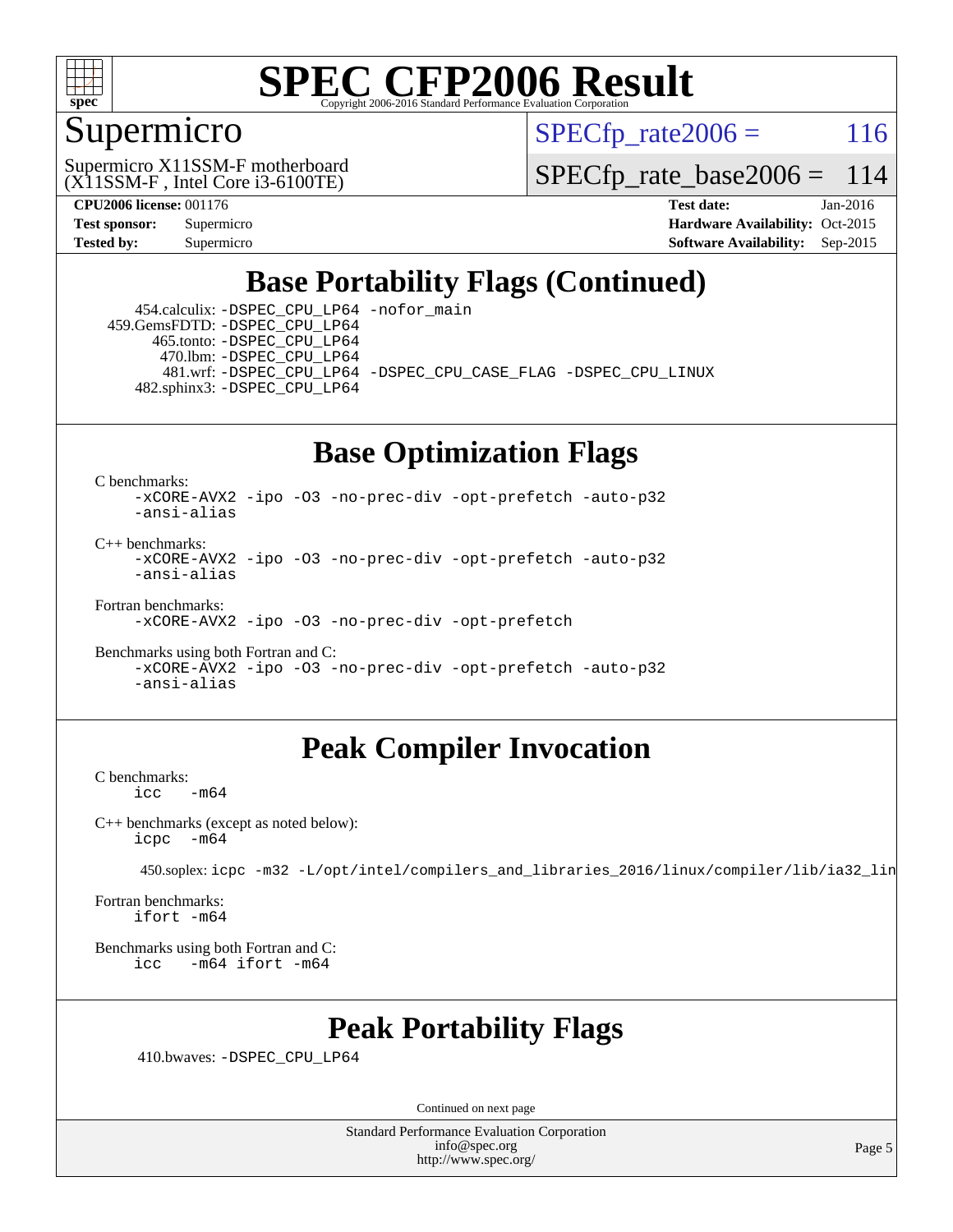

## Supermicro

 $SPECTp\_rate2006 = 116$ 

(X11SSM-F , Intel Core i3-6100TE) Supermicro X11SSM-F motherboard

[SPECfp\\_rate\\_base2006 =](http://www.spec.org/auto/cpu2006/Docs/result-fields.html#SPECfpratebase2006) 114

| <b>Test sponsor:</b> | Supermicro |
|----------------------|------------|
| <b>Tested by:</b>    | Supermicro |

**[CPU2006 license:](http://www.spec.org/auto/cpu2006/Docs/result-fields.html#CPU2006license)** 001176 **[Test date:](http://www.spec.org/auto/cpu2006/Docs/result-fields.html#Testdate)** Jan-2016 **[Hardware Availability:](http://www.spec.org/auto/cpu2006/Docs/result-fields.html#HardwareAvailability)** Oct-2015 **[Software Availability:](http://www.spec.org/auto/cpu2006/Docs/result-fields.html#SoftwareAvailability)** Sep-2015

## **[Peak Portability Flags \(Continued\)](http://www.spec.org/auto/cpu2006/Docs/result-fields.html#PeakPortabilityFlags)**

 416.gamess: [-DSPEC\\_CPU\\_LP64](http://www.spec.org/cpu2006/results/res2016q1/cpu2006-20160107-38621.flags.html#suite_peakPORTABILITY416_gamess_DSPEC_CPU_LP64) 433.milc: [-DSPEC\\_CPU\\_LP64](http://www.spec.org/cpu2006/results/res2016q1/cpu2006-20160107-38621.flags.html#suite_peakPORTABILITY433_milc_DSPEC_CPU_LP64) 434.zeusmp: [-DSPEC\\_CPU\\_LP64](http://www.spec.org/cpu2006/results/res2016q1/cpu2006-20160107-38621.flags.html#suite_peakPORTABILITY434_zeusmp_DSPEC_CPU_LP64) 435.gromacs: [-DSPEC\\_CPU\\_LP64](http://www.spec.org/cpu2006/results/res2016q1/cpu2006-20160107-38621.flags.html#suite_peakPORTABILITY435_gromacs_DSPEC_CPU_LP64) [-nofor\\_main](http://www.spec.org/cpu2006/results/res2016q1/cpu2006-20160107-38621.flags.html#user_peakLDPORTABILITY435_gromacs_f-nofor_main) 436.cactusADM: [-DSPEC\\_CPU\\_LP64](http://www.spec.org/cpu2006/results/res2016q1/cpu2006-20160107-38621.flags.html#suite_peakPORTABILITY436_cactusADM_DSPEC_CPU_LP64) [-nofor\\_main](http://www.spec.org/cpu2006/results/res2016q1/cpu2006-20160107-38621.flags.html#user_peakLDPORTABILITY436_cactusADM_f-nofor_main) 437.leslie3d: [-DSPEC\\_CPU\\_LP64](http://www.spec.org/cpu2006/results/res2016q1/cpu2006-20160107-38621.flags.html#suite_peakPORTABILITY437_leslie3d_DSPEC_CPU_LP64) 444.namd: [-DSPEC\\_CPU\\_LP64](http://www.spec.org/cpu2006/results/res2016q1/cpu2006-20160107-38621.flags.html#suite_peakPORTABILITY444_namd_DSPEC_CPU_LP64) 447.dealII: [-DSPEC\\_CPU\\_LP64](http://www.spec.org/cpu2006/results/res2016q1/cpu2006-20160107-38621.flags.html#suite_peakPORTABILITY447_dealII_DSPEC_CPU_LP64) 450.soplex: [-D\\_FILE\\_OFFSET\\_BITS=64](http://www.spec.org/cpu2006/results/res2016q1/cpu2006-20160107-38621.flags.html#user_peakPORTABILITY450_soplex_file_offset_bits_64_438cf9856305ebd76870a2c6dc2689ab) 453.povray: [-DSPEC\\_CPU\\_LP64](http://www.spec.org/cpu2006/results/res2016q1/cpu2006-20160107-38621.flags.html#suite_peakPORTABILITY453_povray_DSPEC_CPU_LP64) 454.calculix: [-DSPEC\\_CPU\\_LP64](http://www.spec.org/cpu2006/results/res2016q1/cpu2006-20160107-38621.flags.html#suite_peakPORTABILITY454_calculix_DSPEC_CPU_LP64) [-nofor\\_main](http://www.spec.org/cpu2006/results/res2016q1/cpu2006-20160107-38621.flags.html#user_peakLDPORTABILITY454_calculix_f-nofor_main) 459.GemsFDTD: [-DSPEC\\_CPU\\_LP64](http://www.spec.org/cpu2006/results/res2016q1/cpu2006-20160107-38621.flags.html#suite_peakPORTABILITY459_GemsFDTD_DSPEC_CPU_LP64) 465.tonto: [-DSPEC\\_CPU\\_LP64](http://www.spec.org/cpu2006/results/res2016q1/cpu2006-20160107-38621.flags.html#suite_peakPORTABILITY465_tonto_DSPEC_CPU_LP64) 470.lbm: [-DSPEC\\_CPU\\_LP64](http://www.spec.org/cpu2006/results/res2016q1/cpu2006-20160107-38621.flags.html#suite_peakPORTABILITY470_lbm_DSPEC_CPU_LP64) 481.wrf: [-DSPEC\\_CPU\\_LP64](http://www.spec.org/cpu2006/results/res2016q1/cpu2006-20160107-38621.flags.html#suite_peakPORTABILITY481_wrf_DSPEC_CPU_LP64) [-DSPEC\\_CPU\\_CASE\\_FLAG](http://www.spec.org/cpu2006/results/res2016q1/cpu2006-20160107-38621.flags.html#b481.wrf_peakCPORTABILITY_DSPEC_CPU_CASE_FLAG) [-DSPEC\\_CPU\\_LINUX](http://www.spec.org/cpu2006/results/res2016q1/cpu2006-20160107-38621.flags.html#b481.wrf_peakCPORTABILITY_DSPEC_CPU_LINUX) 482.sphinx3: [-DSPEC\\_CPU\\_LP64](http://www.spec.org/cpu2006/results/res2016q1/cpu2006-20160107-38621.flags.html#suite_peakPORTABILITY482_sphinx3_DSPEC_CPU_LP64)

## **[Peak Optimization Flags](http://www.spec.org/auto/cpu2006/Docs/result-fields.html#PeakOptimizationFlags)**

[C benchmarks](http://www.spec.org/auto/cpu2006/Docs/result-fields.html#Cbenchmarks):

```
 433.milc: basepeak = yes
   470.lbm: basepeak = yes
482.sphinx3: basepeak = yes
```
#### [C++ benchmarks:](http://www.spec.org/auto/cpu2006/Docs/result-fields.html#CXXbenchmarks)

```
 444.namd: -xCORE-AVX2(pass 2) -prof-gen:threadsafe(pass 1)
       -no-prec-div(pass 2)-par-num-threads=1(pass 1) -prof-use(pass 2) -fno-alias
       -auto-ilp32
```

```
 447.dealII: basepeak = yes
```

```
 450.soplex: -xCORE-AVX2(pass 2) -prof-gen:threadsafe(pass 1)
          -i\text{po}(pass 2) -\overline{O}3(pass 2)-no-prec-div(pass 2)
          -par-num-threads=1(pass 1) -prof-use(pass 2)
          -opt-malloc-options=3
```

```
 453.povray: -xCORE-AVX2(pass 2) -prof-gen:threadsafe(pass 1)
          -i\text{po}(pass 2) -\tilde{O}3(pass 2)-no-prec-div(pass 2)
          -par-num-threads=1(pass 1) -prof-use(pass 2) -unroll4
          -ansi-alias
```
[Fortran benchmarks](http://www.spec.org/auto/cpu2006/Docs/result-fields.html#Fortranbenchmarks):

Continued on next page

```
Standard Performance Evaluation Corporation
             info@spec.org
           http://www.spec.org/
```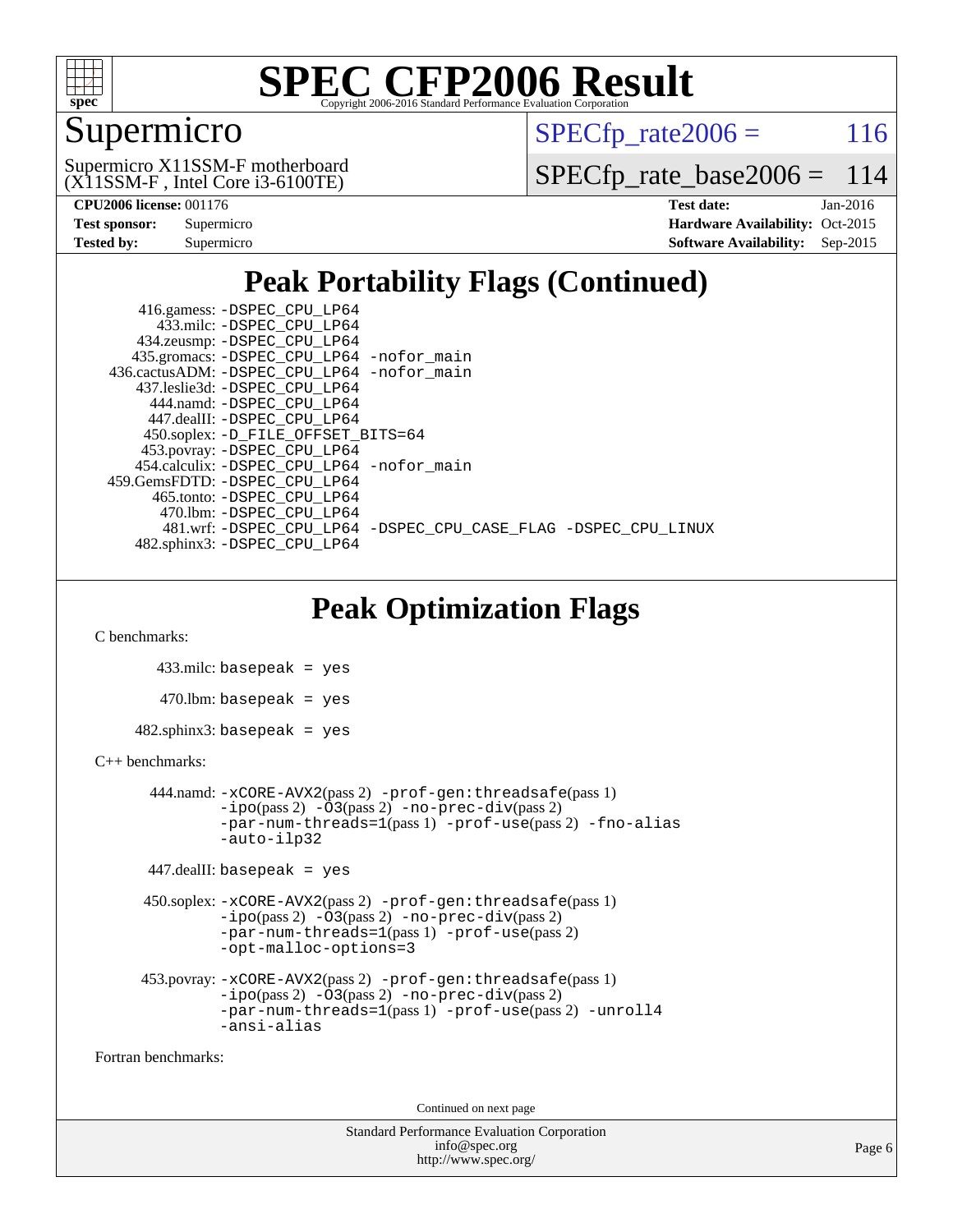

#### Supermicro

 $SPECTp\_rate2006 = 116$ 

(X11SSM-F , Intel Core i3-6100TE) Supermicro X11SSM-F motherboard [SPECfp\\_rate\\_base2006 =](http://www.spec.org/auto/cpu2006/Docs/result-fields.html#SPECfpratebase2006) 114

**[CPU2006 license:](http://www.spec.org/auto/cpu2006/Docs/result-fields.html#CPU2006license)** 001176 **[Test date:](http://www.spec.org/auto/cpu2006/Docs/result-fields.html#Testdate)** Jan-2016 **[Test sponsor:](http://www.spec.org/auto/cpu2006/Docs/result-fields.html#Testsponsor)** Supermicro Supermicro **[Hardware Availability:](http://www.spec.org/auto/cpu2006/Docs/result-fields.html#HardwareAvailability)** Oct-2015 **[Tested by:](http://www.spec.org/auto/cpu2006/Docs/result-fields.html#Testedby)** Supermicro **[Software Availability:](http://www.spec.org/auto/cpu2006/Docs/result-fields.html#SoftwareAvailability)** Sep-2015

## **[Peak Optimization Flags \(Continued\)](http://www.spec.org/auto/cpu2006/Docs/result-fields.html#PeakOptimizationFlags)**

```
410.bwaves: basepeak = yes 416.gamess: -xCORE-AVX2(pass 2) -prof-gen:threadsafe(pass 1)
                  -no-prec-div(pass 2)-par-num-threads=1(pass 1) -prof-use(pass 2) -unroll2
                  -inline-level=0 -scalar-rep-
         434.zeusmp: basepeak = yes
        437.leslie3d: basepeak = yes
     459.GemsFDTD: basepeak = yes
          465.tonto: -xCORE-AVX2(pass 2) -prof-gen:threadsafe(pass 1)
                  -no-prec-div(pass 2)-par-num-threads=1(pass 1) -prof-use(pass 2) -unroll4 -auto
                  -inline-calloc -opt-malloc-options=3
  Benchmarks using both Fortran and C: 
        435.gromacs: -xCORE-AVX2(pass 2) -prof-gen:threadsafe(pass 1)
                  -no-prec-div(pass 2)-par-num-threads=1(pass 1) -prof-use(pass 2) -opt-prefetch
                  -auto-ilp32
     436.cactusADM: basepeak = yes
       454.calculix: basepeak = yes
           481.wrf: basepeak = yes
                       The flags files that were used to format this result can be browsed at
http://www.spec.org/cpu2006/flags/Intel-ic16.0-official-linux64.html
http://www.spec.org/cpu2006/flags/Supermicro-Platform-Settings-V1.2-revH.html
                           You can also download the XML flags sources by saving the following links:
http://www.spec.org/cpu2006/flags/Intel-ic16.0-official-linux64.xml
http://www.spec.org/cpu2006/flags/Supermicro-Platform-Settings-V1.2-revH.xml
```